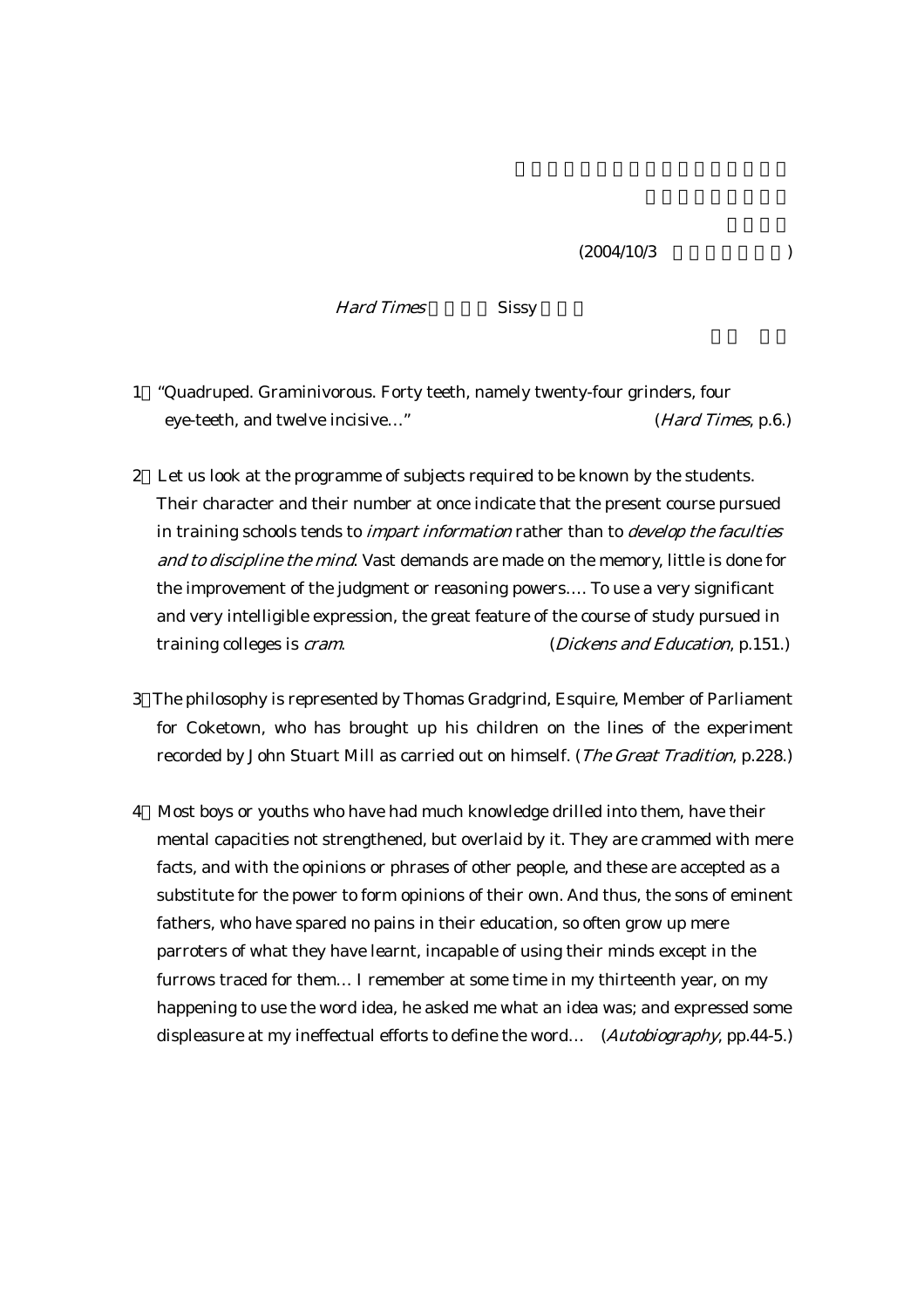5 "… to-day, for instance, Mr. M'Choakumchild was explaining to us about Natural Prosperity."

"National, I think it must have been," observed Louisa ...

 "… he said, This schoolroom is an immense town, and in it there are a million of inhabitants, and only five-and-twenty are starved to death in the streets, in the course of a year. What is your remark on that proportion? And my remark was-for I couldn't think of a better one-that I thought it must be just as hard upon those who were starved, whether the others were a million, or a million million. And that was wrong, too."

"Of course it was." (Hard Times, pp.74-75.)

- 6 "Periodicals and novels are to all in this generation, but more especially to those whose minds are still unformed and in the process of formation, a new and more effectual substitute for the plagues of Egypt, vermin that corrupt the wholesome waters, and infest our chambers." (Self-Help, p.269.)
- 7 The subjects which have uniformly been treated have been of the broadest and simplest character. Striking points of Natural History-Accounts of the great Works of Art in sculpture and Painting-Descriptions of such Antiquities as possess historical interest-Personal Narratives of Travellers- Biographies of men who have had a permanent influence on the condition of the world-Elementary Principals of Language and Numbers-established facts in Statistics and Political Economy-these have supplied the materials for exciting the curiosity of a million of readers.

(The Penny Magazine, .)

8 The deficiencies in my education were principally in the things which boys learn from being turned out to shift for themselves, and from being brought together in large numbers… The education which my father gave me, was in itself much more fitted for training me to *know* than to *do*.

(Autobiography, p.48.)

9 I was reading, accidentally, Marmontel's Memoirs, and came to the passage which relates his father's death, the distressed position of the family, and the sudden inspiration by which he, then a mere boy, felt and made them feel that he would be everything to them-would supply the place of all that they had lost. A vivid conception of the scene and its feelings came over me, and I was moved tears. From